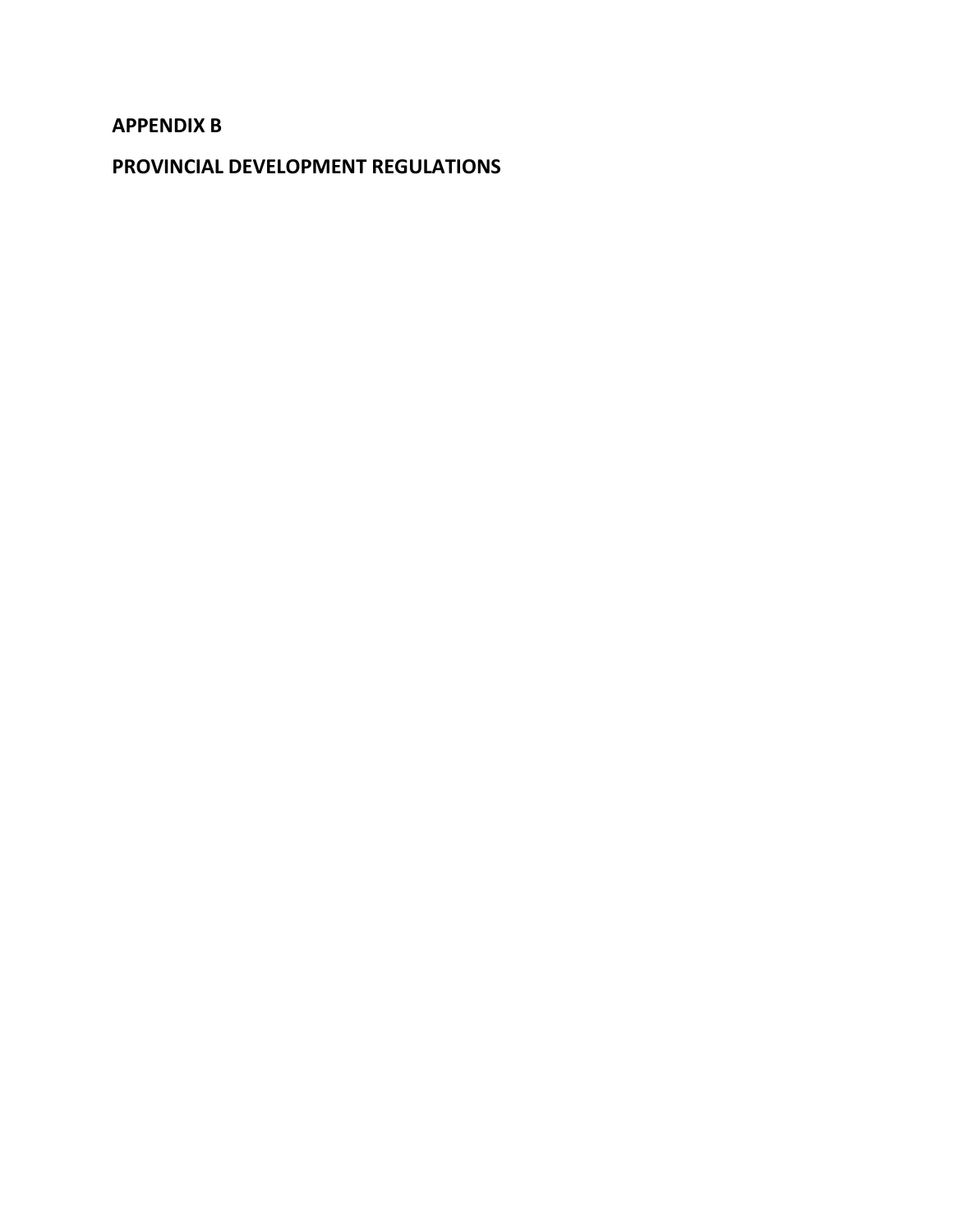### **NEWFOUNDLAND AND LABRADOR REGULATION 3/01**

*Development Regulations* under the *Urban and Rural Planning Act, 2000* 

*(Filed January 2, 2001 )* 

Under the authority of section 36 of the *Urban and Rural Planning Act* , *2000,* I make the following regulations.

Dated at St. Johns , January 2, 2001 .

Joan Marie Aylward Minister of Municipal and Provincial Affairs

#### **REGULATIONS**

#### **Short title**

**1.** These regulations may be cited as the *Development Regulations.*

#### **Definitions**

- **2.** In these regulations,
	- (a) "Act", unless the context indicate otherwise, means the *Urban and Rural Planning Act, 2000* ;
	- (b) "applicant" means a person who has applied to an authority for an approval or permit to carry out a development;
	- (c) "authority" means a council, authorized administrator or regional authority; and
	- (d) "development regulations" means these regulations and regulations and by-laws respecting development that have been enacted by the relevant authority.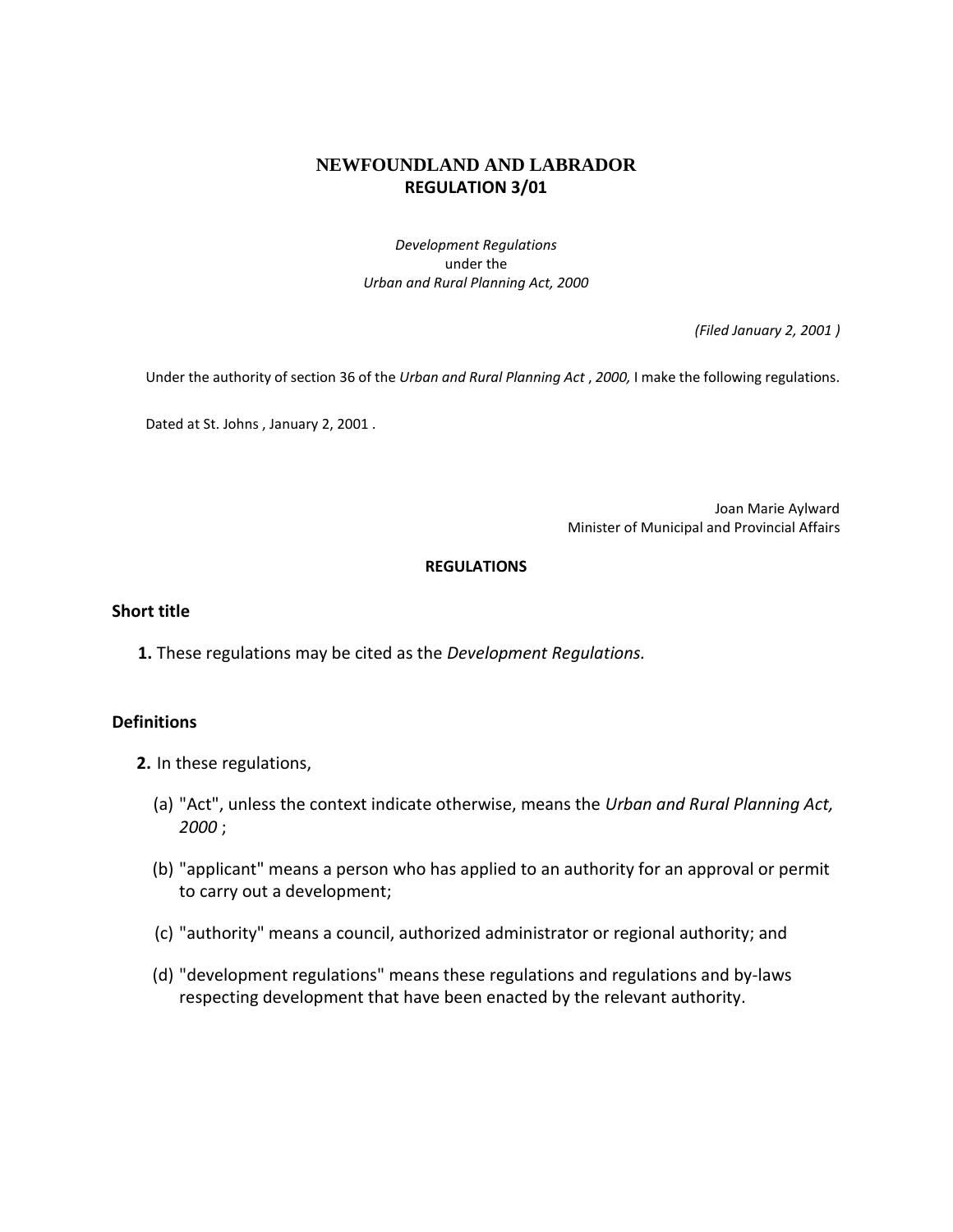### **Application**

**3.** (1) These regulations shall be included in the development regulations of an authority and shall apply to all planning areas.

(2) Where there is a conflict between these regulations and development regulations or other regulations of an authority, these regulations shall apply.

(3) Where another Act of the province provides a right of appeal to the board, these regulations shall apply to that appeal.

### **Interpretation**

**4.** (1) In development regulations and other regulations made with respect to a planning area the following terms shall have the meanings indicated in this section

- (a) "access" means a way used or intended to be used by vehicles, pedestrians or animals in order to go from a street to adjacent or nearby land or to go from that land to the street;
- (b) "accessory building" includes
	- (i) a detached subordinate building not used as a dwelling, located on the same lot as the main building to which it is an accessory and which has a use that is customarily incidental or complementary to the main use of the building or land,
	- (ii) for residential uses, domestic garages, carports, ramps, sheds, swimming pools, greenhouses, cold frames, fuel sheds, vegetables storage cellars, shelters for domestic pets or radio and television antennae,
	- (iii) for commercial uses, workshops or garages, and
	- (iv) for industrial uses, garages, offices, raised ramps and docks;
- (c) "accessory use" means a use that is subsidiary to a permitted or discretionary use and that is customarily expected to occur with the permitted or discretionary use;
- (d) "building height" means the vertical distance, measured in metres from the established grade to the
	- (i) highest point of the roof surface of a flat roof,
	- (ii) deck line of a mansard roof, and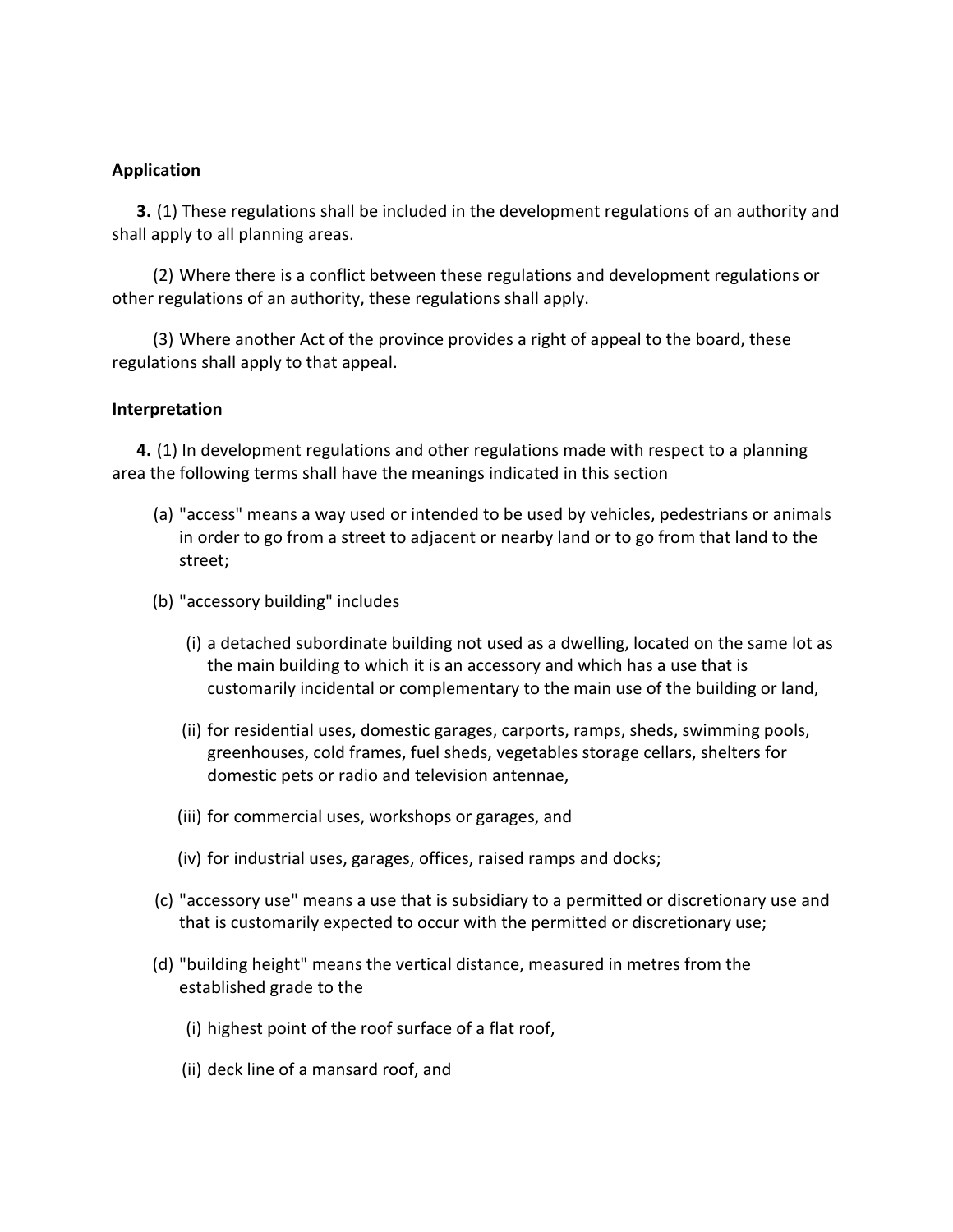(iii) mean height level between the eave and the ridge of a gable, hip or gambrel roof,

and in any case, a building height shall not include mechanical structure, smokestacks, steeples and purely ornamental structures above a roof;

- (e) "building line" means a line established by an authority that runs parallel to a street line and is set at the closest point to a street that a building may be placed;
- (f) "discretionary use" means a use that is listed within the discretionary use classes established in the use zone tables of an authoritys development regulations;
- (g) "established grade" means,
	- (i) where used in reference to a building, the average elevation of the finished surface of the ground where it meets the exterior or the front of that building exclusive of any artificial embankment or entrenchment, or
	- (ii) where used in reference to a structure that is not a building, the average elevation of the finished grade of the ground immediately surrounding the structure, exclusive of any artificial embankment or entrenchment;
- (h) "floor area" means the total area of all floors in a building measured to the outside face of exterior walls;
- (i) "frontage" means the horizontal distance between side lot lines measured at the building line;
- (j) "lot" means a plot, tract or parcel of land which can be considered as a unit of land for a particular use or building;
- (k) "lot area" means the total horizontal area within the lines of the lot;
- (l) "lot coverage" means the combined area of all building on a lot measured at the level of the lowest floor above the established grade and expressed as a percentage of the total area of the lot;
- (m) "non-conforming use" means a legally existing use that is not .listed as a permitted or discretionary use for the use zone in which it is located or which does not meet the development standards for that use zone;
- (n) "owner" means a person or an organization of persons owning or having the legal right to use the land under consideration;
- (o) "permitted use" means a use that is listed within the permitted use classes set out in the use zone tables of an authoritys development regulations;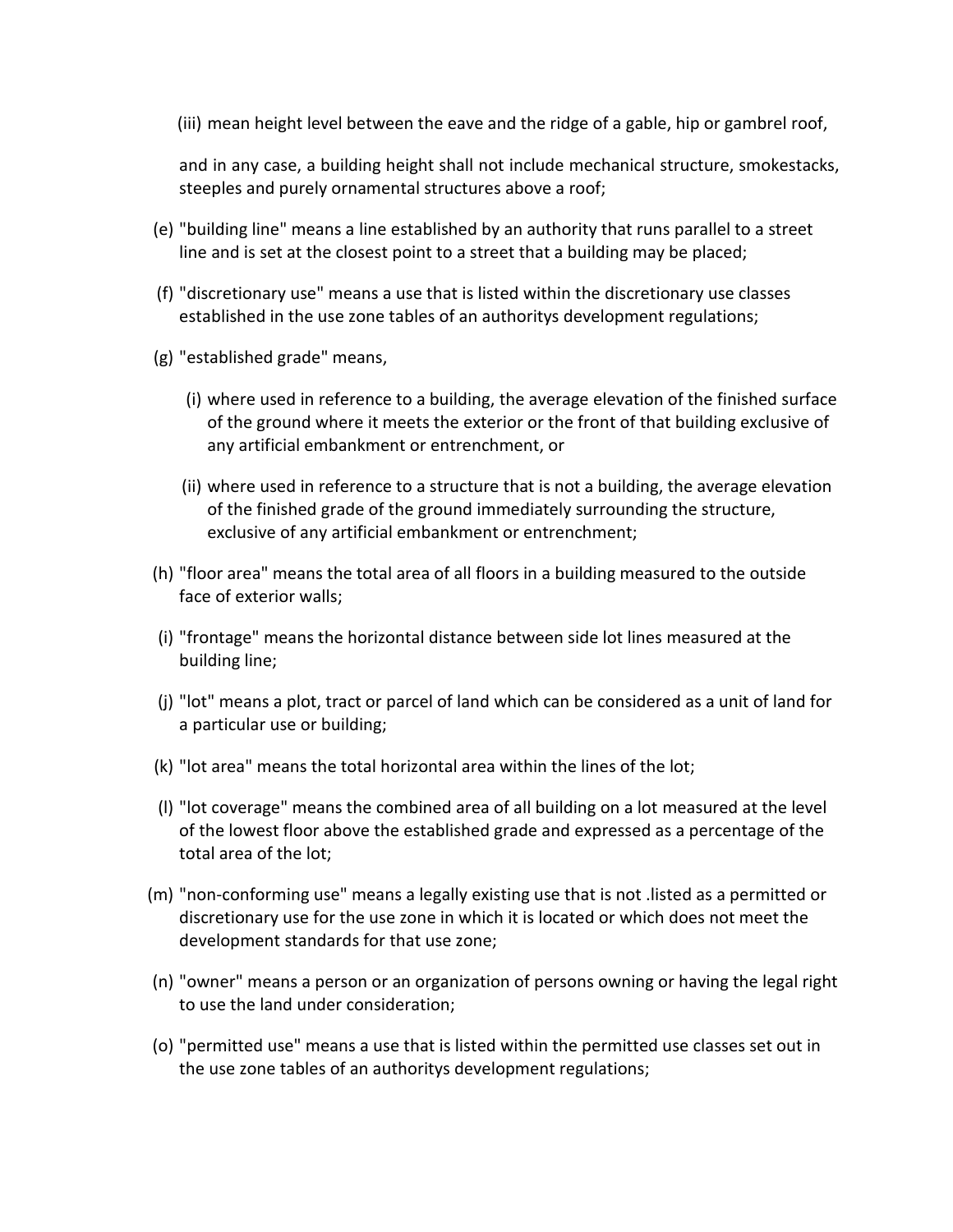- (p) "prohibited use" means a use that is not listed in a use zone within the permitted use classes or discretionary use classes or a use that an authority specifies as not permitted within a use zone;
- (q) "sign" means a word, letter, model, placard, board, device or representation, whether illuminated or not, in the nature of or employed wholly or in part for the purpose of advertisement, announcement or direction and excludes those things employed wholly as a memorial, advertisements of local government, utilities and boarding or similar structures used for the display of advertisements;
- (r) "rear yard depth" means the distance between the rear lot line and the rear wall of the main building on a lot;
- (s) "side yard depth" means the distance between the side lot line and the nearest side wall of a building on the lot;
- (t) "street" means a street, road, highway or other way designed for the passage of vehicles and pedestrians and which is accessible by fire department and other emergency vehicles;
- (u) "street line" means the edge of a street reservation as defined by the authority having jurisdiction;
- (v) "use" means a building or activity situated on a lot or a development permitted on a lot;
- (w) "use zone" or "zone" means an area of land including buildings and water designated on the zoning map to which the uses, standards and conditions of a particular use zone table apply;
- (x) "variance" means a departure, to a maximum of 10% from the yard, area, lot coverage, setback, size, height, frontage or any other numeric requirement of the applicable Use Zone Table of the authoritys regulations; and
- (y) "zoning map" means the map or maps attached to and forming a part of the authoritys regulations.

(2) An authority may, in its discretion, determine the uses that may or may not be developed in a use zone and those uses shall be listed in the authoritys regulations as discretionary, permitted or prohibited uses for that area.

### **Notice of right to appeal**

**5.** Where an authority makes a decision that may be appealed under section 42 of the Act, that authority shall, in writing, at the time of making that decision, notify the person to whom the decision applies of the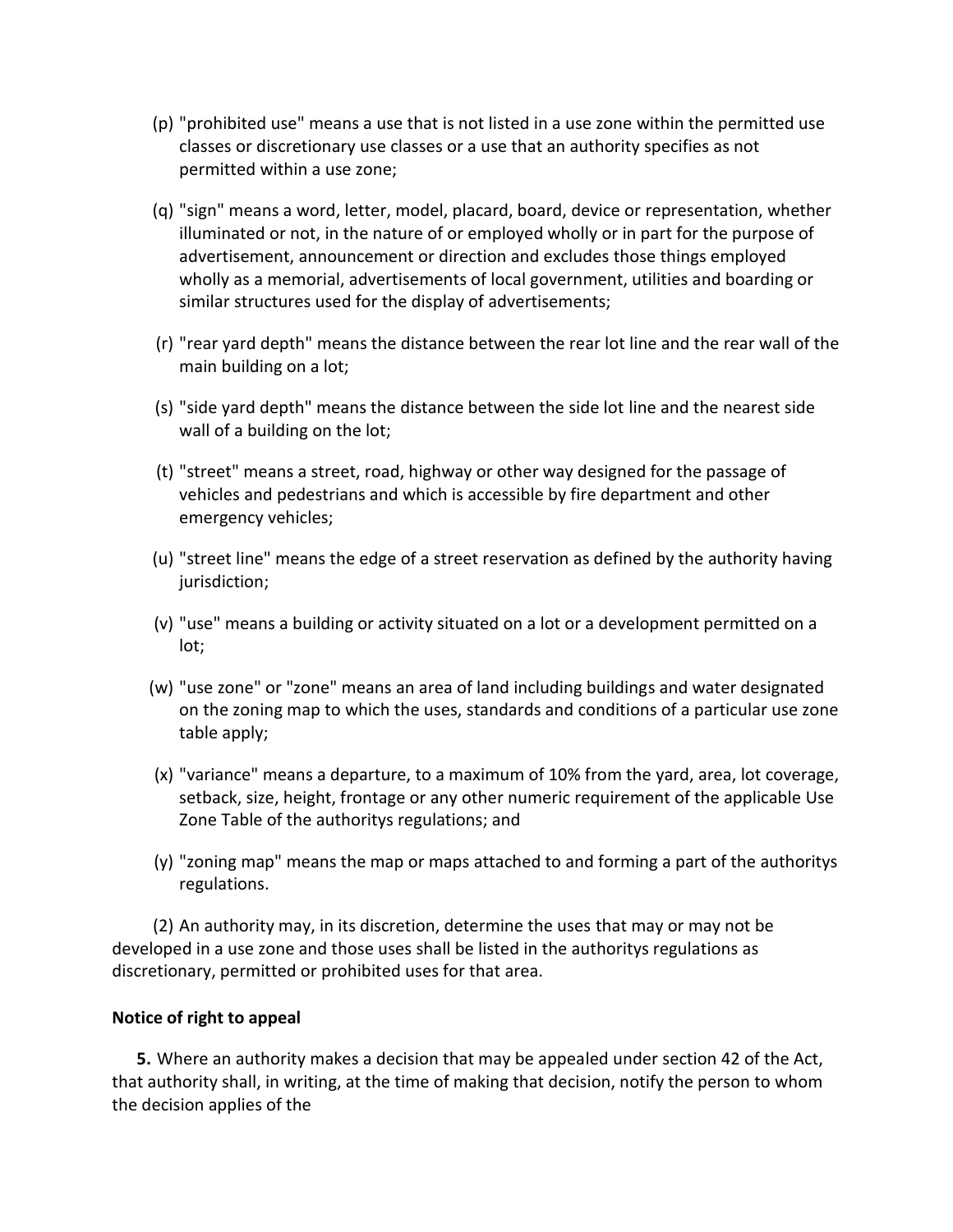- (a) persons right to appeal the decision to the board;
- (b) time by which an appeal is to be made;
- (c) right of other interested persons to appeal the decision; and
- (d) manner of making an appeal and the address for the filing of the appeal.

### **Appeal requirements**

**6.** (1) The secretary of the board at the Department of Municipal and Provincial Affairs, Main Floor, Confederation Building (West Block), P.O. Box 8700, St. Johns, Nfld., A1B 4J6 is the secretary to all boards in the province and an appeal filed with that secretary within the time period referred to in subsection 42(4) of the Act shall be considered to have been filed with the appropriate board.

(2) Notwithstanding subsection (1), where the City of Corner Brook , City of Mount Pearl or City of St. Johns appoints an appeal board under subsection 40(2) of the Act, an appeal shall be filed with the secretary of that appointed board.

(3) The fee required under section 44 of the Act shall be paid to the board that hears the decision being appealed by filing it with the secretary referred to in subsection (1) or (2) within the 14 days referred to in subsection 42(4) of the Act.

(4) The board that hears the decision being appealed shall, subject to subsection 44(3) of the Act, retain the fee paid to the board.

(5) Where an appeal of a decision and the required fee is not received by a board in accordance with this section and Part VI of the Act, the right to appeal that decision shall be considered to have been forfeited.

### **Appeal registration**

**7.** (1) Upon receipt of an appeal and fee as required under the Act and these regulations, the secretary of the board as referred to in subsections 6(1) and (2), shall immediately register the appeal.

(2) Where an appeal has been registered the secretary of the board shall notify the appropriate authority of the appeal and shall provide to the authority a copy of the appeal and the documentation related to the appeal.

(3) Where an authority has been notified of an appeal that authority shall forward to the appropriate board a copy of the application being appealed, all correspondence, council minutes, plans and other relevant information relating to the appeal including the names and addresses of the applicant and other interested persons of whom the authority has knowledge.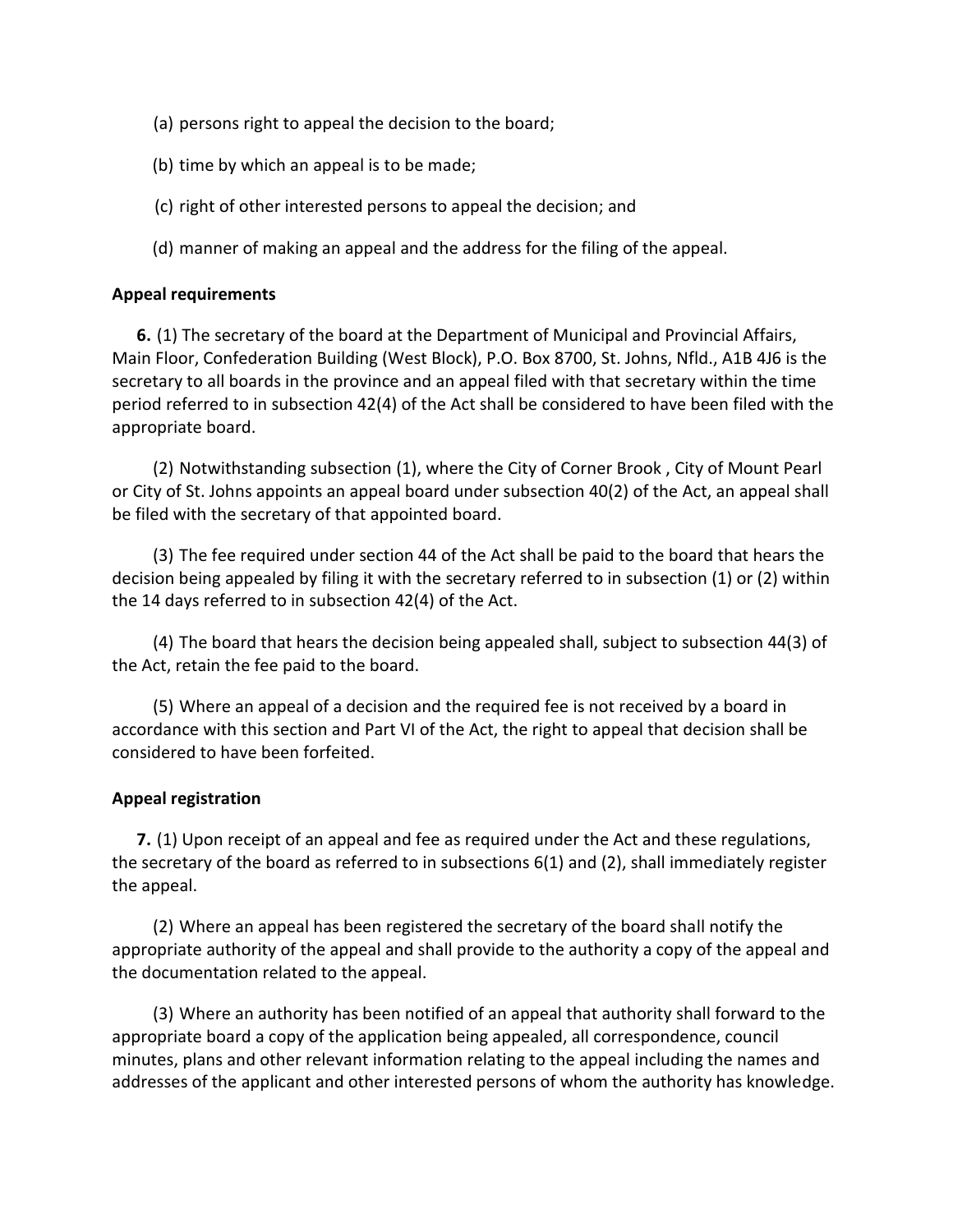(4) Upon receipt of the information under subsection (3), the secretary of the board shall publish in a newspaper circulated in the area of the appropriate authority, a notice that the appeal has been registered.

(5) A notice published under subsection (4) shall be published not fewer than 2 weeks before the date upon which the appeal is to be heard by the board.

### **Development prohibited**

**8.** (1) Immediately upon notice of the registration of an appeal the appropriate authority shall ensure that any development upon the property that is the subject of the appeal ceases.

(2) Sections 102 and 104 of the Act apply to an authority acting under subsection (1).

(3) Upon receipt of a notification of the registration of an appeal with respect to an order under section 102 of the Act, an authority shall not carry out work related to the matter being appealed.

### **Hearing notice and meetings**

**9.** (1) A board shall notify the appellant, applicant, authority and other persons affected by the subject of an appeal of the date, time and place for the appeal not fewer than 7 days before the date scheduled for the hearing of the appeal.

(2) A board may meet as often as is necessary to conduct its work in an expeditious manner.

## **Hearing of evidence**

**10.** (1) A board shall meet at a place within the area under its jurisdiction and the appellant and other persons notified under subsection 9(1) or their representative may appear before the board and make representations with respect to the matter being appealed.

(2) A board shall hear an appeal in accordance with section 43 of the Act and these regulations.

(3) A written report submitted under subsection 43(2) of the Act respecting a visit to and viewing of a property shall be considered to have been provided in the same manner as evidence directly provided at the hearing of the board.

(4) In the conduct of an appeal hearing, the board is not bound by the rules of evidence.

## **Board decision**

**11.** A decision of the board must comply with the plan, scheme or development regulations that apply to the matter that has been appealed to that board.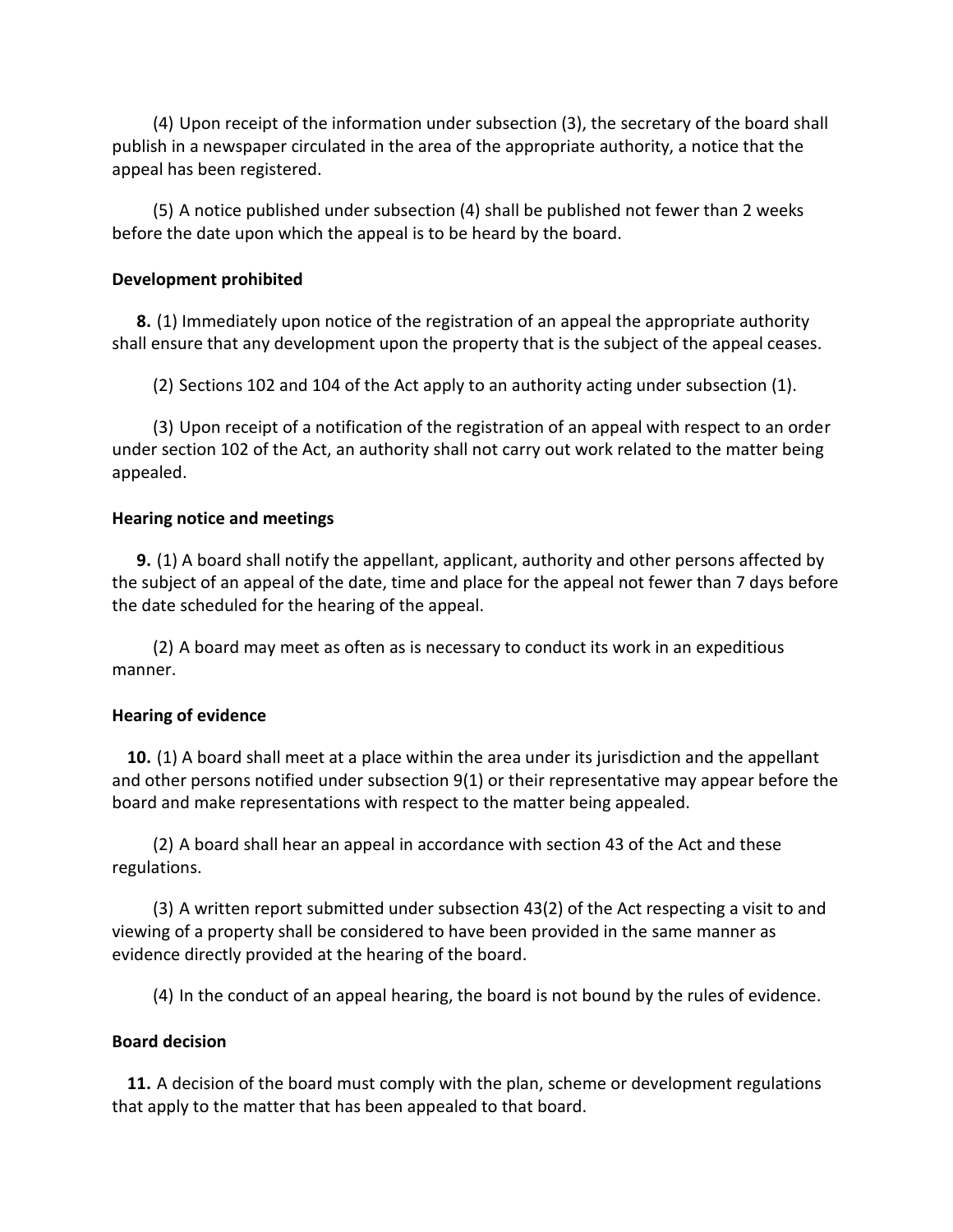### **Variances**

**12.** (1) Where an approval or permit cannot be given by an authority because a proposed development does not comply with development standards set out in development regulations, an authority may, in its discretion, vary the applicable development standards to a maximum of 10% if, in the authoritys opinion, compliance with the development standards would prejudice the proper development of the land, building or structure in question or would be contrary to public interest.

(2) An authority shall not allow a variance from development standards set out in development regulations if that variance, when considered together with other variances made or to be made with respect to the same land, building or structure, would have a cumulative effect that is greater than a 10% variance even though the individual variances are separately no more than 10%.

(3) An authority shall not permit a variance from development standards where the proposed development would increase the non conformity of an existing development.

#### **Notice of variance**

**13.** Where an authority is to consider a proposed variance, that authority shall give written notice of the proposed variance from development standards to all persons whose land is in the immediate vicinity of the land that is the subject of the variance.

### **Residential non conformity**

**14.** A residential building or structure referred to in paragraph 108(3)(g) of the Act must, where being repaired or rebuilt, be repaired or rebuilt in accordance with the plan and development regulations applicable to that building or structure.

#### **Notice and hearings on change of use**

**15.** Where considering a non conforming building, structure or development under paragraph 108(3)(d) of the Act and before making a decision to vary an existing use of that nonconforming building, structure or development, an authority, at the applicants expense, shall publish a notice in a newspaper circulating in the area or by other means give public notice of an application to vary the existing use of a non-conforming building, structure or development and shall consider any representations or submissions received in response to that advertisement.

#### **Non-conformance with standards**

**16.** Where a building, structure or development does not meet the development standards included in development regulations, the building, structure or development shall not be